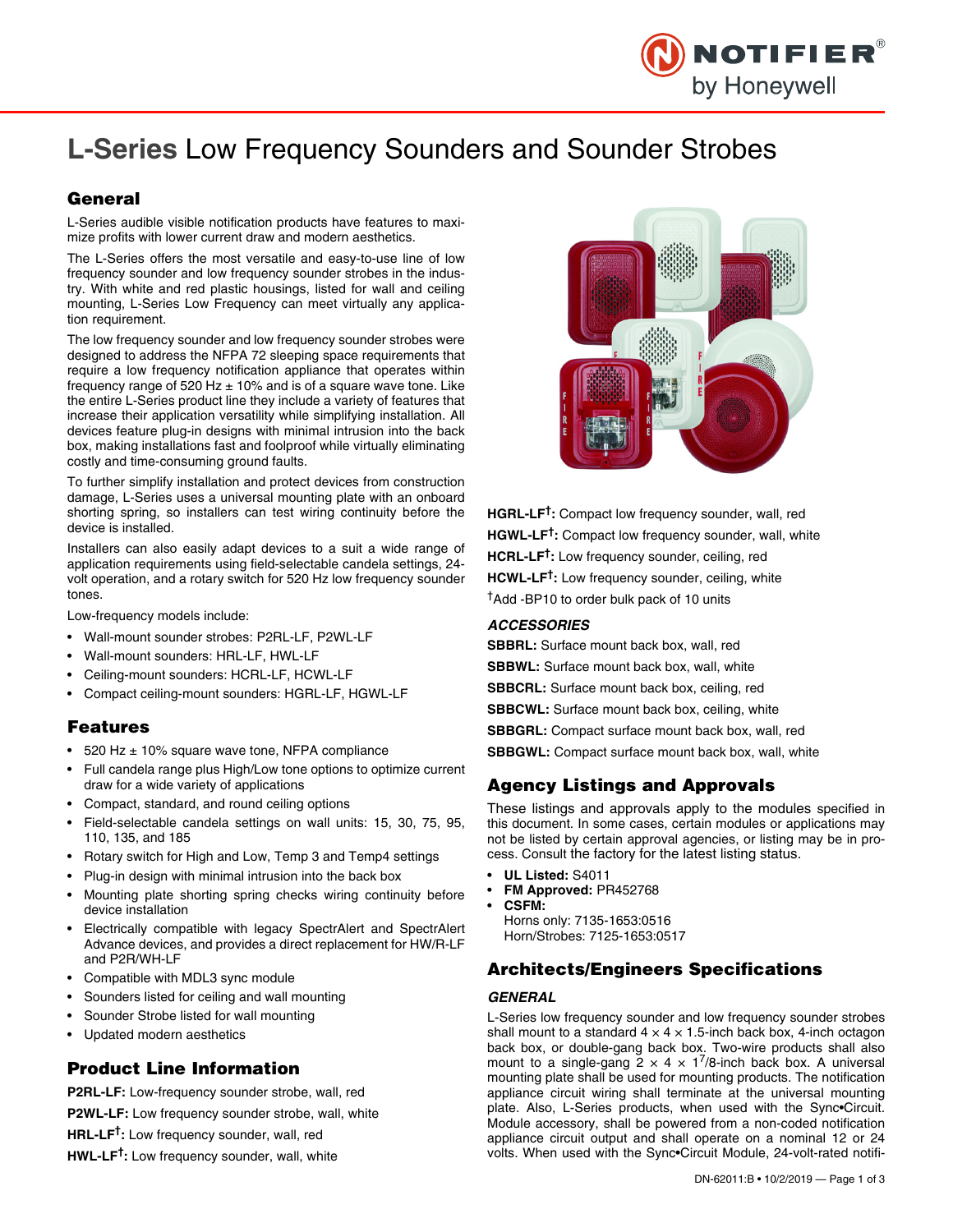cation appliance circuit outputs shall operate between 16.5 and 33 volts. Indoor L-Series products shall operate between 32 and 120 degrees Fahrenheit (0°C to 49°C) from a regulated DC or full-wave rectified unfiltered power supply. Low Frequency Sounder strobes shall have field-selectable candela settings including 15, 30, 75, 95, 110, 135, 185. The field selectable tones will sound within the frequency range of 520 Hz ±10% square wave tone and have a permanent marking on the housing that reads "low frequency sounder".

#### *LOW FREQUENCY SOUNDER*

The low frequency sounder shall be a System Sensor L-Series Model **Insted to UL 464 and shall be approved for fire pro**tective service. The low frequency sounder and the Sync•Circuit. MDL3 Module accessory, if used, shall be powered from a notification appliance circuit output and shall operate on a nominal 24 volts (includes fire alarm panels with built in sync). When used with the Sync•Circuit Module MDL3, 24-volt rated notification appliance circuit outputs shall operate between 16.5 to 33 volts. If the notification appliances are not UL 9th edition listed with the corresponding panel or power supply being used, then refer to the compatibility listing of the panel to determine maximum devices on a circuit. The low frequency sounder has an option to switch between temporal three or temporal four pattern, non-temporal (continuous) pattern and coded supply within the frequency range of  $520$ Hz  $\pm$  10% square wave tone. The low frequency sounder shall operate on a coded or noncoded power supply with high and low volume settings.

#### *LOW FREQUENCY SOUNDER STROBE COMBINATION*

The low frequency sounder strobe shall be a System Sensor L-Series Model \_\_\_\_\_\_\_ listed to UL 1971 and UL 464 and shall be approved for fire protective service. The low frequency sounder strobe shall be wired as a primary-signaling notification appliance and comply with the Americans with Disabilities Act requirements for visible signaling appliances, flashing at 1 Hz over the strobe's entire operating voltage range. The strobe light shall consist of a xenon flash tube and associated lens/reflector system. The sounder shall have an option to switch between a temporal three or temporal four pattern and a non-temporal (continuous) pattern. These options are set by a multiple position switch. The low frequency sounder on low frequency sounder strobe models shall operate on a non-coded power supply with high and low volume settings. The field selectable tones will sound within the frequency range of 520 Hz  $\pm$ 10% square wave tone.

#### *SYNCHRONIZATION MODULE*

The module shall be a System Sensor Sync•Circuit model MDL3 listed to UL 464 and shall be approved for fire protective service. The module shall synchronize SpectrAlert strobes at 1 Hz and low frequency sounder at temporal three. Also, while operating the strobes, the module shall silence the low frequency sounder on low frequency sounder strobe models over a single pair of wires. The module shall mount to a  $4^{11}/_{16} \times 4^{11}/_{16} \times 2^{1}/_8$ -inch back box. The module shall also control two Class B circuits or one Class A circuit. The module shall synchronize multiple zones. Daisy chaining two or more synchronization modules together will synchronize all the zones they control. The module shall not operate on a coded power supply.

## **Physical/Electrical Specifications**

- **Standard Operating Temperature:** 32°F to 120°F (0°C to 49°C)
- **Humidity Range:** 10 to 93% non-condensing
- **Frequency Range:** 520 Hz ± 10%
- **Strobe Flash Rate:** 1 flash per second
- **Nominal Voltage Low Frequency Sounder:** Regulated 24 DC/  $FWR<sup>1</sup>$
- **Nominal Voltage Range Low Frequency Sounder Strobe:**  Regulated 24 VDC/FWR<sup>1</sup>
- **Operating Voltage Range:** 16 to 33 V (24 V nominal)
- **Operating Voltage Range MDL3 Sync Module:** 16.5 to 33 V (24 V nominal)
- **Input Terminal Wire Gauge:** 12 to 18 AWG

#### *DIMENSIONS*

- **Wall Sounder Strobe Dimensions (including lens):** 5.6" L x 4.7" W x 1.9" D (142 mm L x 119 mm W x 49 mm D)
- Standard Wall Sounder Dimensions: 5.6" L × 4.7" W × 1.5" D  $(142 \text{ mm L} \times 119 \text{ mm W} \times 38 \text{ mm D})$
- **Compact Wall Sounder Dimensions:** 5.25" L x 3.46" W x 1.5" D (133mm L x 88mm W x 38mm D)
- **Ceiling Sounder Dimensions:** 6.8" diameter x 1.4" high (173mm diameter x 36mm high)
- **Standard Wall Sounder with SBBRL/SBBWL Surface Mount Back Box:** 5.7" L x 4.8" W x 3.3" D (145 mm L x 120 mm W x 87 mm D)
- **Compact Wall Sounder with SBBGRL/SBBGWL Surface Mount Back Box:** 5.4" L x 3.6" W x 3.0" D (137 mmL x 91mm W x 76 mm D)
- **Low Frequency Ceiling Sounder with SBBCRL/SBBCWL Surface Mount Back Box:** 6.9" diameter x 3.9" high (175mm diameter x 99mm high)

Notes: 1. Full Wave Rectified (FWR) voltage is a non-regulated, timevarying power source that is used on some power supply and panel outputs.